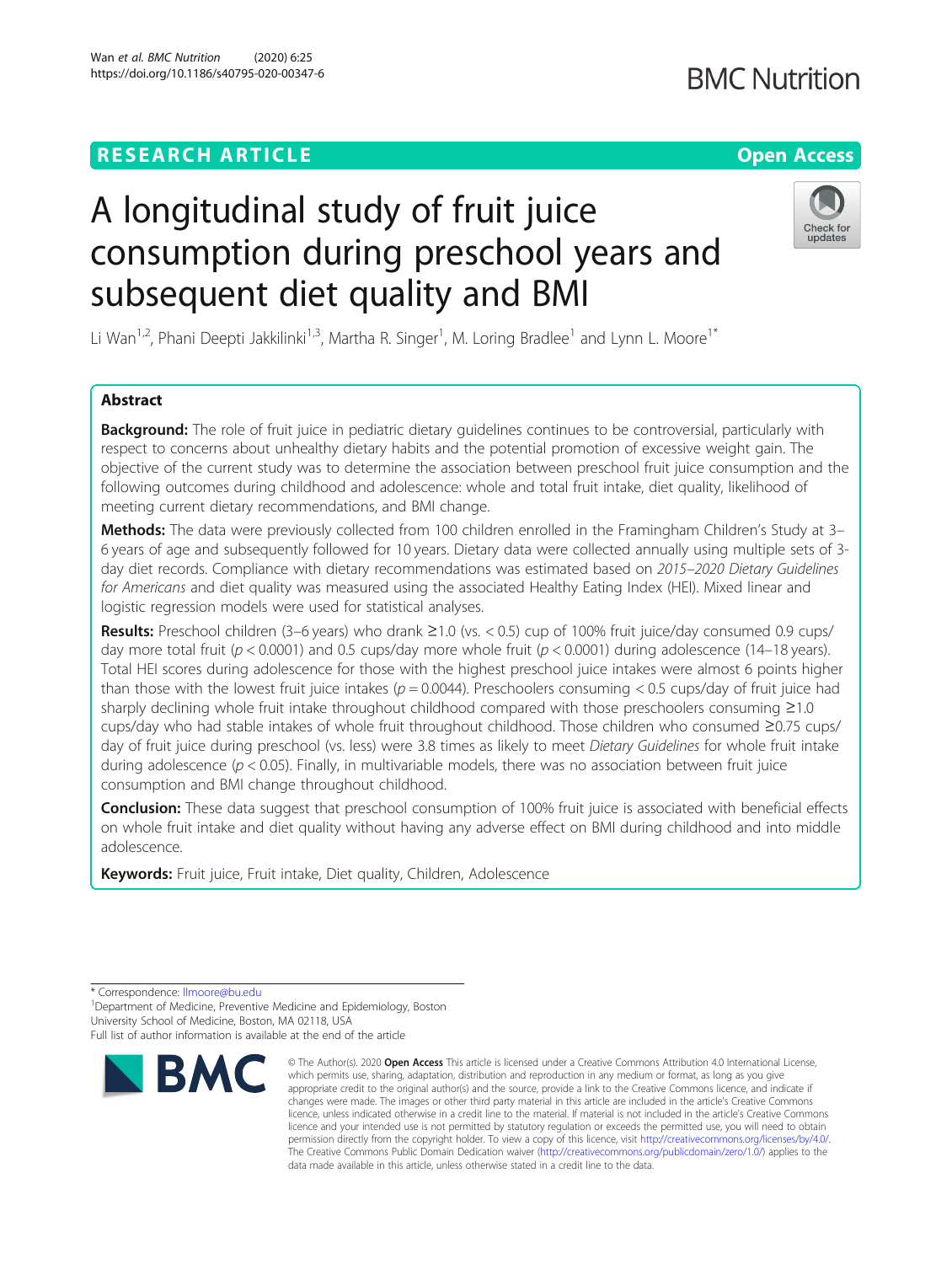#### Background

Fruit is a widely recognized source of a significant number of beneficial nutrients including vitamins, minerals, phytochemicals, and dietary fiber that have been associated with lower risks of cardiovascular disease and obesity [\[1](#page-6-0)]. For children and adolescents aged 2–18 years, guidelines from United States Department of Agriculture (USDA) recommend daily fruit intakes of 1–2 cups depending on age, sex, and physical activity level [[2\]](#page-6-0). It is also recommended that at least half of daily total fruit intake for both children and adults be derived from whole fruit [\[3](#page-6-0)]. Data from National Health and Nutrition Examination Surveys (NHANES) show that fruit juice consumption among preschoolers peaked in the early 2000s [\[4](#page-6-0)] and then subsequently declined while whole fruit consumption slightly increased [[5](#page-6-0)]. However, most children (particularly after the preschool years) still fail to consume the recommended amount of total fruit per day. Cross-sectional analyses of NHANES data from 2005 to 2010 show that whole and total fruit consumption declines with increasing age. For example, 4–8-year olds ate significantly more whole and total fruit than 9– 13-year olds, who in turn consumed more than 14–18 year olds, whose mean total fruit intakes were half of the recommended amount [[6\]](#page-6-0).

The role of 100% fruit juice in total fruit intake amongst children, especially younger children, continues to be controversial [[7\]](#page-6-0). Longstanding concerns about juice intake include its lower fiber content (compared with whole fruit), caloric density, and potential promotion of dental caries. Current American Academy of Pediatrics (AAP) guidelines recommend avoiding fruit juice in infants less than 1 year of age and encourage consumption of whole fruit rather than fruit juice throughout childhood and adolescence [[8\]](#page-6-0). After 1 year of age, the AAP concurs that fruit juice may comprise up to half of the recommended total daily fruit intake but also recommends that intakes among 1 to 3-year old children should be limited to 4 oz (oz) per day and among those 4 to 6 years of age to 4–6 oz. per day.

Some earlier investigators have suggested that to address the rising rates of obesity, fruit juice should be eliminated from federal nutrition programs [[9](#page-6-0)]. The AAP concurs that fruit juice restriction may be an effective strategy for reducing of energy imbalance in young children [[8\]](#page-6-0). However, there is little evidence to support a link between juice consumption and childhood obesity. One early study found that preschoolers who consumed > 12 oz of fruit juice per day were at increased risk for excess weight gain [[10\]](#page-6-0) while another study published the same year found no such association [[11\]](#page-6-0). Several reviews of the evidence in children have concluded that there is no independent or systematic contribution of 100% fruit juice to clinically-significant weight gain or obesity risk in children [[12](#page-6-0)–[14](#page-6-0)]. On the other hand, fruit juice is known to have beneficial antioxidant capacity [[15\]](#page-6-0) and children who consume it have been shown to have higher intakes of important micronutrients such as vitamins C and B6, potassium, riboflavin, magnesium, iron, and folate compared with non-consumers [\[16\]](#page-6-0).

Most studies that have examined the association between fruit juice consumption and diet quality in children have been cross-sectional [\[13](#page-6-0)]. Whether fruit juice consumption in early childhood affects overall fruit intake and diet quality in later childhood and adolescence remains largely unknown. In this study, we have used data from the Framingham Children's Study (FCS) in which children were enrolled at 3–6 years of age and followed for approximately 10 years to investigate the relation between greater consumption of 100% fruit juice during preschool and subsequent intakes of whole and total fruit, the overall likelihood of meeting dietary guidelines, overall diet quality, and change in BMI throughout childhood.

#### **Methods**

These analyses are based on previously collected data. The FCS was a longitudinal study that enrolled 106 children from two-parent families with a 3–6 year-old child in 1987. The families were third and fourth generation descendants of subjects in the original Framingham Heart Study [[17\]](#page-6-0). Of the original 106 families, 100 provided dietary data for the children at baseline (preschool) and throughout follow-up (adolescence). Diet, physical activity and other lifestyle factors were evaluated annually by means of interviews, questionnaires, and clinical measurements over a period of 10 years [\[18](#page-6-0)–[20\]](#page-6-0).

#### Dietary data

Dietary data were collected annually using multiple sets of 3-day diet records. During early years of the study (prior to age 10), parents completed the diaries for the children, with input from other caregivers inside and outside of the family. A study nutritionist instructed each family in the completion of the diet record including accurate estimation of portion size. Nearly 90% of subjects completed diet records for eight or more of the 11 years in the study. Dietary data were analyzed for nutrient intake using the Nutrition Data System for Research (NDSR) of the University of Minnesota [\[21](#page-6-0)]. Mean servings per day at each age in the 30 USDA food groups were calculated by linking NDSR food codes with Pyramid Serving data files of the Continuing Survey of Food Intake by Individuals [[22\]](#page-6-0). For our calculation of fruit juice, only 100% fruit juices and 100% juice blends such as 100% cranberry juice blends (i.e., blended with other 100% juices) were included. Part-juice beverages and tomato juice were excluded from fruit juices. Intake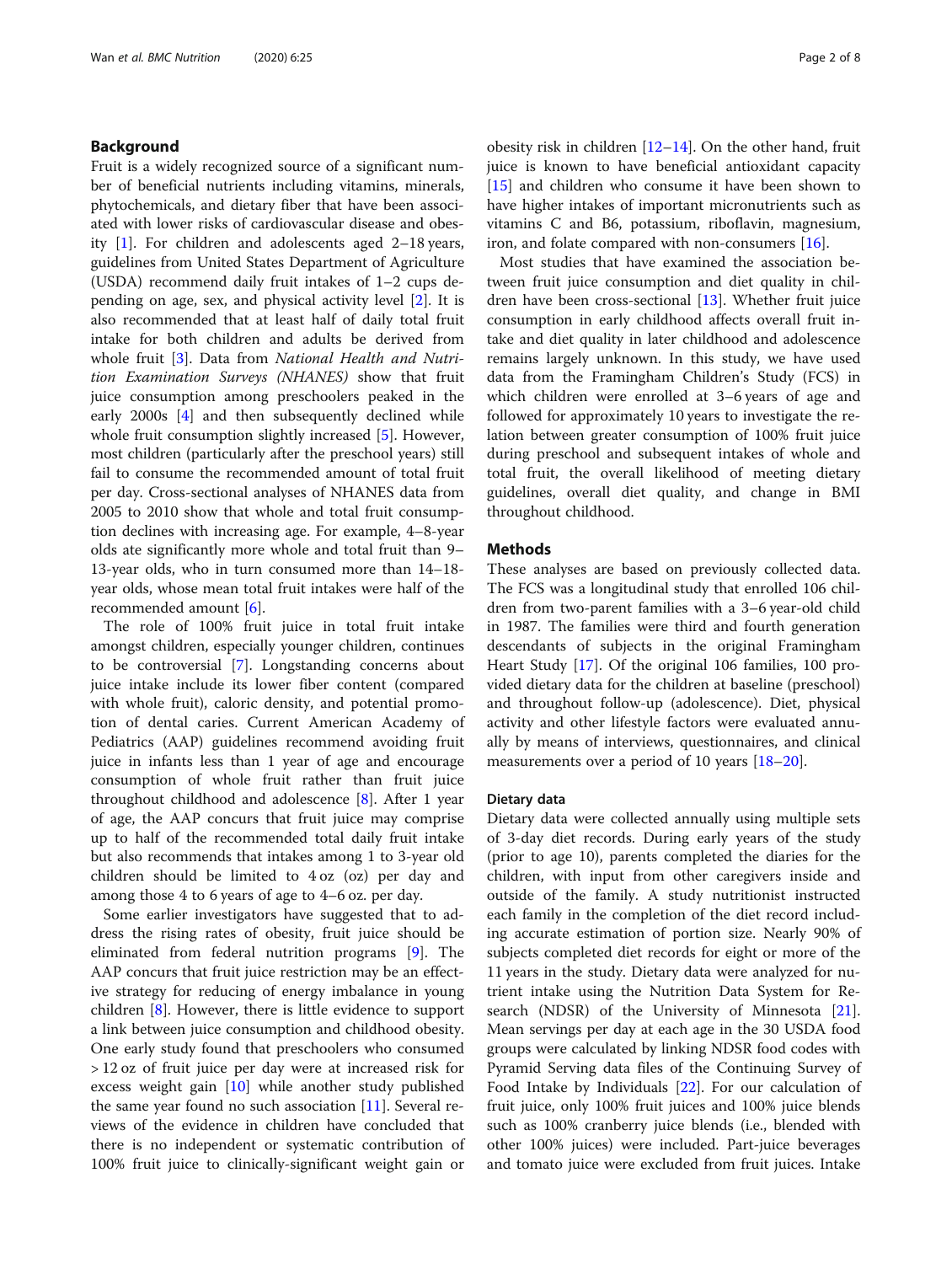of whole fruit (including cut fruit) and juices are expressed as USDA-defined cup-equivalents per day. The most common types of juice beverages in the preschool years were apple and orange juices.

#### Outcome variables

Each child's intake of whole and total fruit throughout childhood was examined to determine whether the child met the recommendations for fruit intake at each age. Based on Dietary Guidelines for Americans (DGA) recommendations, the following levels were considered to meet guidelines for total fruit intake: 1 cup for 2–3 yearolds,  $1-1\frac{1}{2}$  cups for  $4-8$  years,  $1\frac{1}{2}$  cups for  $9-13$  years old, and 1½ cups for 14–18 year-old girls and 2 cups for 14–18 year-old boys [[3\]](#page-6-0). Diet quality was based on the 2015 Healthy Eating Index (HEI-2015) total score which is designed to measure conformance with the 2015 USDA DGAs. HEI-2015 is comprised of 13 component scores with a maximum total score of 100. Two fruit outcomes are included: whole fruit and total fruit intake. As an overall measure of diet quality, the HEI-2015 has been shown to be both reliable and valid [[23](#page-6-0)].

Each child's height and weight were recorded at each annual clinic exam. Weight (to the nearest 1/4 pound) was measured using a standard counterbalance scale, and height was measured (to the nearest 1/4 in) using a measuring bar on the same scale. Body mass index (BMI) was calculated as weight in kilograms divided by height in meters squared.

#### Statistical analysis

Children were categorized into four age groups: preschool (3–6 years old) and three follow-up ages (7–9, 10–13, and 14–17 years old). These age groups were chosen to reflect the child's growing level of independence with respect to food and beverage choices as well as emerging peer influence on those choices. The youngest age group includes children in preschool/kindergarten when parents exert the greatest control over food choices. The second and third age groups include early elementary school and middle school ages, respectively, while the oldest children were those in their high school years who have the greatest level of independence in food choices. For analyses related to the association between 100% fruit juice consumption and subsequent total and whole fruit intakes, preschool fruit juice intake was categorized as  $< 0.5$  cups,  $0.5 - < 1.0$  cups, and  $\ge 1.0$ cups. To increase power for some analyses, categories of juice intake were collapsed to include < 0.75 cups vs. ≥0.75 cups. Mixed linear regression models for repeated measures data was used to examine the association between juice consumption at 3–6 years of age and total and whole fruit intake as well as HEI scores throughout childhood. Logistic regression modeling was used to

estimate the likelihood of meeting dietary guidelines throughout childhood and adolescence. Potential confounding by age, sex, parental education, mother's BMI, energy intake, physical activity, and television and video viewing time was explored. Only sex was found to confound the results for dietary outcomes and thus was retained in these final models. For the BMI analysis, the final model included age, sex, maternal education, maternal BMI, physical activity, and TV and video viewing time.

#### Results

The baseline characteristics of children according to the three categories of preschool fruit juice intake are shown in Table [1.](#page-3-0) Children who consumed one or more cups of 100% fruit juice per day were slightly younger and had lower energy-adjusted intakes of dietary fat but higher intakes of carbohydrates. In addition, these children consumed more potassium, magnesium, vitamin C, and dietary folate. Finally, education level for the mothers was highest among those consuming the most fruit juice.

Figure [1](#page-3-0) shows age-specific median intakes of total fruit, whole fruit and fruit juice. During preschool, average total fruit intake was slightly less than 1.5 cups/day; this amount steadily declined to less than a cup per day by mid-adolescence. The median intakes of whole fruit and 100% fruit juice both declined slightly with age.

In Fig. [2](#page-4-0), children were categorized according to consumption level of 100% fruit juice during preschool years:  $< 0.5$ , 0.5 $- < 1.0$ , and  $\ge 1.0$  cups/day. At the end of follow-up (14–17 years of age), children who drank  $\geq 1.0$ cups of 100% fruit juice per day (vs.  $< 0.5$  cups/day) during preschool consumed 0.9 cups/day more of total fruit  $(p < 0.0001)$  (Fig. [2](#page-4-0)a) and 0.5 cups/day more whole fruit (p < 0.0001) (Fig. [2b](#page-4-0)). Preschool children drinking 0.5- < 1.0 cups/day (vs. < 0.5 cups/day) also consumed significantly more total fruit ( $p = 0.0057$ ) (Fig. [2](#page-4-0)a) and whole fruit per day  $(p = 0.0009)$  (Fig. [2](#page-4-0)b) at 14–17 years of age. Preschoolers consuming < 0.5 cups/day of 100% fruit juice had sharply declining whole fruit intakes starting at age seven compared with those children who consumed more fruit juice at baseline.

In Table [2,](#page-4-0) preschool children who consumed ≥0.75 (vs. < 0.75) cups/day of 100% fruit juice were much more likely to meet DGA recommendations for whole and total fruit intake. At end of follow-up (14–17 years of age), children who drank ≥0.75 cups/day of fruit juice during preschool (vs. less) were 3.8 times as likely to meet current recommended intakes for whole fruit and total fruit intake ( $p < 0.05$ ).

Figure [3](#page-4-0) shows the relation between preschool fruit juice consumption and diet quality throughout childhood as measured by the HEI-2015 total score. First, it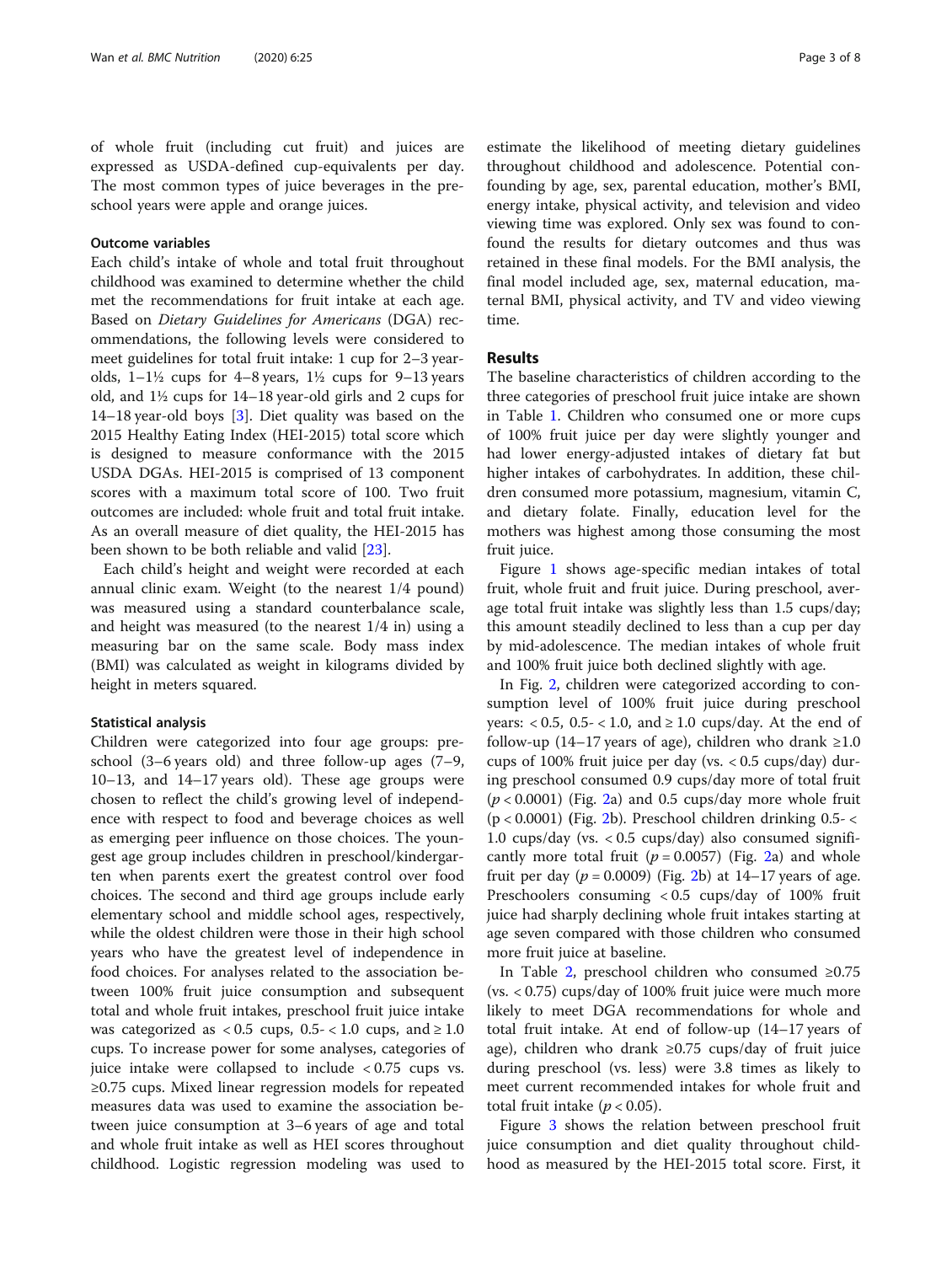<span id="page-3-0"></span>Table 1 Baseline characteristics of children aged 3–6 years according to preschool consumption of fruit juice

|                                         | Categories of 100% fruit juice intake per day |       |                             |       |                          |       |         |
|-----------------------------------------|-----------------------------------------------|-------|-----------------------------|-------|--------------------------|-------|---------|
| Characteristics                         | $< 0.5$ cup<br>$n = 35$                       |       | $0.5 - < 1$ cup<br>$n = 35$ |       | $\geq$ 1 cup<br>$n = 30$ |       |         |
|                                         |                                               |       |                             |       |                          |       |         |
|                                         | Age (years)                                   | 5.2   | 0.49                        | 5.3   | 0.59                     | 4.7   | 0.84    |
| BMI ( $kg/m2$ )                         | 16.3                                          | 1.4   | 16.0                        | 0.92  | 16.5                     | 1.1   | 0.1350  |
| Activity (Caltrac counts/hour)          | 11.3                                          | 1.8   | 10.7                        | 2.0   | 10.6                     | 1.9   | 0.3077  |
| Energy (kilocalories)                   | 1519                                          | 210   | 1639                        | 313   | 1623                     | 240   | 0.1196  |
| % energy from protein                   | 13.6                                          | 1.8   | 13.7                        | 1.8   | 13.2                     | 2.0   | 0.5113  |
| % energy from fat                       | 35.9                                          | 3.2   | 34.4                        | 3.9   | 31.5                     | 3.8   | < .0001 |
| % energy from carbohydrate              | 52.0                                          | 4.1   | 53.6                        | 4.8   | 57.0                     | 5.3   | 0.0002  |
| Calcium (mg/day)                        | 740                                           | 212   | 825                         | 210   | 748                      | 236   | 0.2123  |
| Magnesium (mg/day)                      | 180                                           | 40    | 204                         | 43    | 206                      | 42    | 0.0232  |
| Potassium (mg/day)                      | 1676                                          | 369   | 1983                        | 412   | 2150                     | 399   | < .0001 |
| Vitamin C (mg/day)                      | 67.7                                          | 26.5  | 89.1                        | 32.0  | 125.9                    | 49.0  | < .0001 |
| Folic acid (mcg/day)                    | 177.8                                         | 47.0  | 194.8                       | 49.6  | 237.6                    | 64.4  | < .0001 |
| Milk (cup-equivalents/day)              | 1.50                                          | 0.61  | 1.53                        | 0.62  | 1.42                     | 0.67  | 0.7629  |
| Added sugar (tsp-equivalents/day)       | 15.8                                          | 4.2   | 16.3                        | 6.1   | 14.5                     | 4.4   | 0.3620  |
| Sugar sweetened beverages, cups/day     | 0.76                                          | 0.48  | 0.76                        | 0.61  | 0.60                     | 0.47  | 0.3695  |
| Whole fruit (cup-equivalents/day)       | 0.52                                          | 0.40  | 0.65                        | 0.44  | 0.62                     | 0.34  | 0.3688  |
| Total Fruit juice (cup-equivalents/day) | 0.40                                          | 0.20  | 0.84                        | 0.17  | 1.63                     | 0.62  | < .0001 |
| 100% fruit juice (cup-equivalent/day)   | 0.30                                          | 0.16  | 0.73                        | 0.14  | 1.51                     | 0.59  | < .0001 |
| Healthy Eating Index 2015 Score         | 48.0                                          | 2.0   | 52.4                        | 6.1   | 55.0                     | 6.7   | 0.0002  |
| Number (column percent)                 |                                               |       |                             |       |                          |       |         |
| Gender (% male)                         | 24                                            | (69%) | 23                          | (66%) | 14                       | (47%) | 0.0781  |
| Mother's education (% college)          | 7                                             | (20%) | 14                          | (40%) | 15                       | (50%) | 0.0116  |



is evident that diet quality as measured by the HEI declines steadily throughout childhood. However, children with higher fruit juice intakes during preschool had the highest HEI scores at all ages. At the end of follow-up (14–17 years old), HEI total scores for those with the highest preschool juice intakes (≥1.0 cups/day) were almost 6 points higher than those with the lowest preschool fruit juice intakes (<  $0.5 \text{ cups/day}$ ) ( $p = 0.0044$ ).

Finally, Fig. [4](#page-5-0) shows that 100% fruit juice consumption had no effect on change in BMI throughout childhood after adjusting for age, sex, maternal education, baseline BMI, physical activity, and TV and video viewing time.

#### Discussion

The results of the current study provide evidence that higher intake of 100% fruit juice during the preschool years is associated with better diet quality throughout childhood. Findings also confirm that whole fruit consumption declined from early childhood through adolescence in this cohort. These data suggest that preschoolers who consumed more fruit juice in the early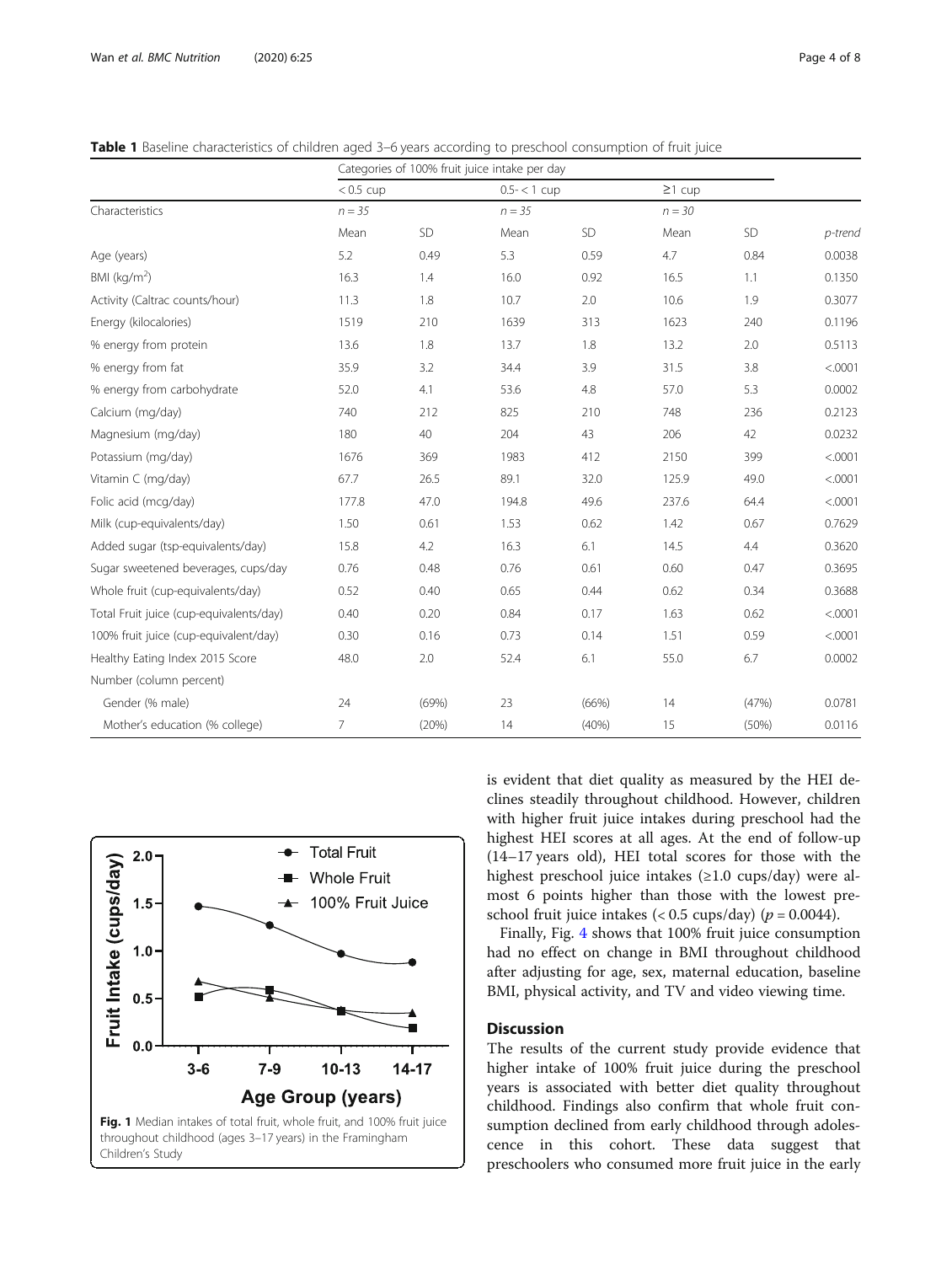<span id="page-4-0"></span>



years of childhood also consumed more whole fruit at the same time and continue to consume more whole fruit into adolescence.

These data directly address an existing gap in evidence identified by the AAP and others about whether fruit juice consumption promotes healthy eating behaviors and greater intake of whole fruit [[8,](#page-6-0) [24\]](#page-6-0). This study also suggests that 100% fruit juice consumption during preschool is associated with a higher overall diet quality from preschool into adolescence as measured by the HEI-2015. Additionally, the current results suggest that the nutritional benefits of moderate intakes of fruit juice (above current recommendations) during early childhood are not accompanied by excessive weight gain. Therefore, these results provide no support for the recommendation to eliminate 100% fruit juice from federal child nutrition programs.

These findings are consistent with and extend the results of previous cross-sectional studies of the association between 100% fruit juice consumption and diet quality. Successive analyses of NHANES subjects from

| Fruit Juice Intake                           | Ages 7-9 |               |           | Ages 10-13   |       | Ages 14-17    |  |
|----------------------------------------------|----------|---------------|-----------|--------------|-------|---------------|--|
| $(aqes 3-6)$                                 | $OR*$    | 95% CI        | <b>OR</b> | 95% CI       | $OR*$ | 95% CI        |  |
| Likelihood of Meeting Total Fruit Guidelines |          |               |           |              |       |               |  |
| $<$ 0.75 cups/day                            | 1.00     |               | 1.00      |              | 1.00  |               |  |
| $\geq$ 0.75 cups/day                         | 5.71     | (2.36, 13.84) | 2.14      | (0.80, 5.74) | 3.83  | (1.37, 10.77) |  |
| Likelihood of Meeting Whole Fruit Guidelines |          |               |           |              |       |               |  |
| $<$ 0.75 cups/day                            | 1.00     |               | 1.00      |              | 1.00  |               |  |
| $\geq$ 0.75 cups/day                         | 1.95     | (0.83, 4.58)  | 1.92      | (0.68, 5.41) | 3.80  | (1.07, 13.46) |  |
| *Adjusted for sex.                           |          |               |           |              |       |               |  |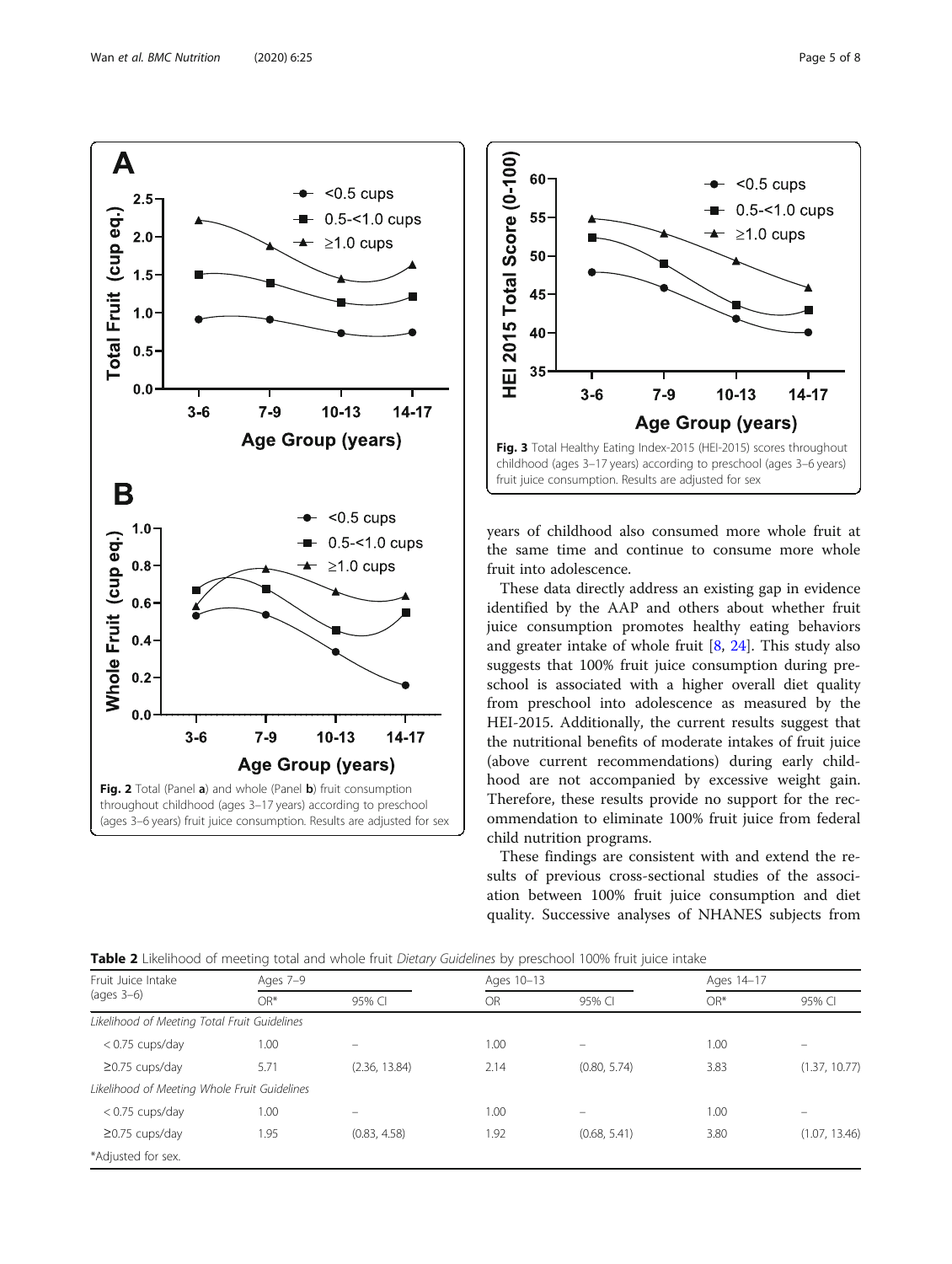

<span id="page-5-0"></span>

early childhood through adolescence have shown positive associations between orange juice [\[25\]](#page-6-0) and other 100% fruit juices [\[26](#page-6-0), [27](#page-6-0)] and the intake of key micronutrients and overall diet quality as measured by HEI scores. To the best of our knowledge, the current results are the first to show a longitudinal association of preschool fruit juice consumption and subsequent intake of total and whole fruit as well as higher overall diet quality.

A 2017 meta-analysis of 8 prospective studies that found no clinically significant association between 100% fruit juice and weight gain among children 1–6 years of age and no association at all with weight gain from 7 to 18 years of age [[28](#page-6-0)]. The data in the current study were collected during a time of peak fruit juice consumption among U.S. children [[4,](#page-6-0) [5\]](#page-6-0) as well as the period in which the prevalence of obesity was rising rapidly [[29\]](#page-6-0). Current AAP recommendations for preschool children are to limit intake of 100% fruit juice to no more than 6 oz. per day at 4–6 years of age  $[8]$  $[8]$ . The 3–6 year-old children with the highest fruit juice intakes in this study consumed more than 8 oz. per day, allowing us to evaluate potential adverse effects of higher juice consumption on change in BMI in these children. However, no such adverse effect on weight gain was detected.

There is a clear imperative to increase total fruit and whole fruit consumption in younger populations, particularly adolescents. Recent data from Youth Risk Behavior Surveillance System suggests that only 8.5% of high school students meet the current USDA recommendation for fruit intake [\[30](#page-6-0)]. Intakes of fruit and vegetables have been found to be associated with beneficial cardiometabolic outcomes in adolescents [\[31](#page-7-0)–[33\]](#page-7-0). There is also evidence to suggest that dietary intake patterns are established early in life, track throughout childhood [[19\]](#page-6-0), and continue into adulthood [[34\]](#page-7-0). Further, childhood diet appears to be associated with the development and progression of CVD in adulthood [[35\]](#page-7-0). Consequently, the finding that early fruit juice consumption may promote higher intakes of total fruit and whole fruit suggests that moderate juice consumption during the preschool years may have long-term benefits for chronic disease risk.

There are several notable strengths of this longitudinal study. The FCS provides detailed and repeated measures of diet which allow for substantial precision around the estimated effects. Additionally, the intensive level of follow-up from early childhood over 10 years may help to reduce the likelihood of reporting error and/or bias. On the other hand, there are some limitations that must be acknowledged including the small sample size and the homogeneity of the study population. The families in this study are descendants of the original Framingham Heart Study cohort and as such, they are largely of middle-class Caucasian ancestry. There is always the potential for biased reporting of dietary intake in any study. These data, however, were collected over a decade starting in 1987, at a time when there was no negative publicity about juice consumption. The positive association between maternal education and juice intake in the FCS families contrasts with the inverse association between juice consumption and socio-economic status observed a decade later in NHANES [[36\]](#page-7-0). Nonetheless, we found no evidence of confounding of the current results by parental education.

#### Conclusions

This longitudinal study adds important evidence addressing the current controversies surrounding the consumption of fruit juice during the preschool years. Early childhood diet plays a crucial role in the establishment of life-long dietary patterns. This study demonstrates that early juice consumption is an important determinant of overall fruit intake and better diet quality in later childhood years without having any adverse effect on energy balance. Thus, this study provides important new evidence that should be considered in the development of future guidelines on fruit juice consumption in early childhood.

#### Abbreviations

HEI: Healthy Eating Index; USDA: United States Department of Agriculture; NHANES: National Health and Nutrition Examination Surveys; FCS: Framingham Children's Study; NDSR: Nutrition Data System for Research; DGA: Dietary Guidelines for Americans; AAP: American Academy of Pediatrics; BMI: Body Mass Index

#### Acknowledgements

This work was presented at the 2018 American Society of Nutrition annual meeting: abstract P13-148 (published abstracts: [https://academic.oup.com/](https://academic.oup.com/cdn/article/2/11/nzy040/5048988) [cdn/article/2/11/nzy040/5048988\)](https://academic.oup.com/cdn/article/2/11/nzy040/5048988).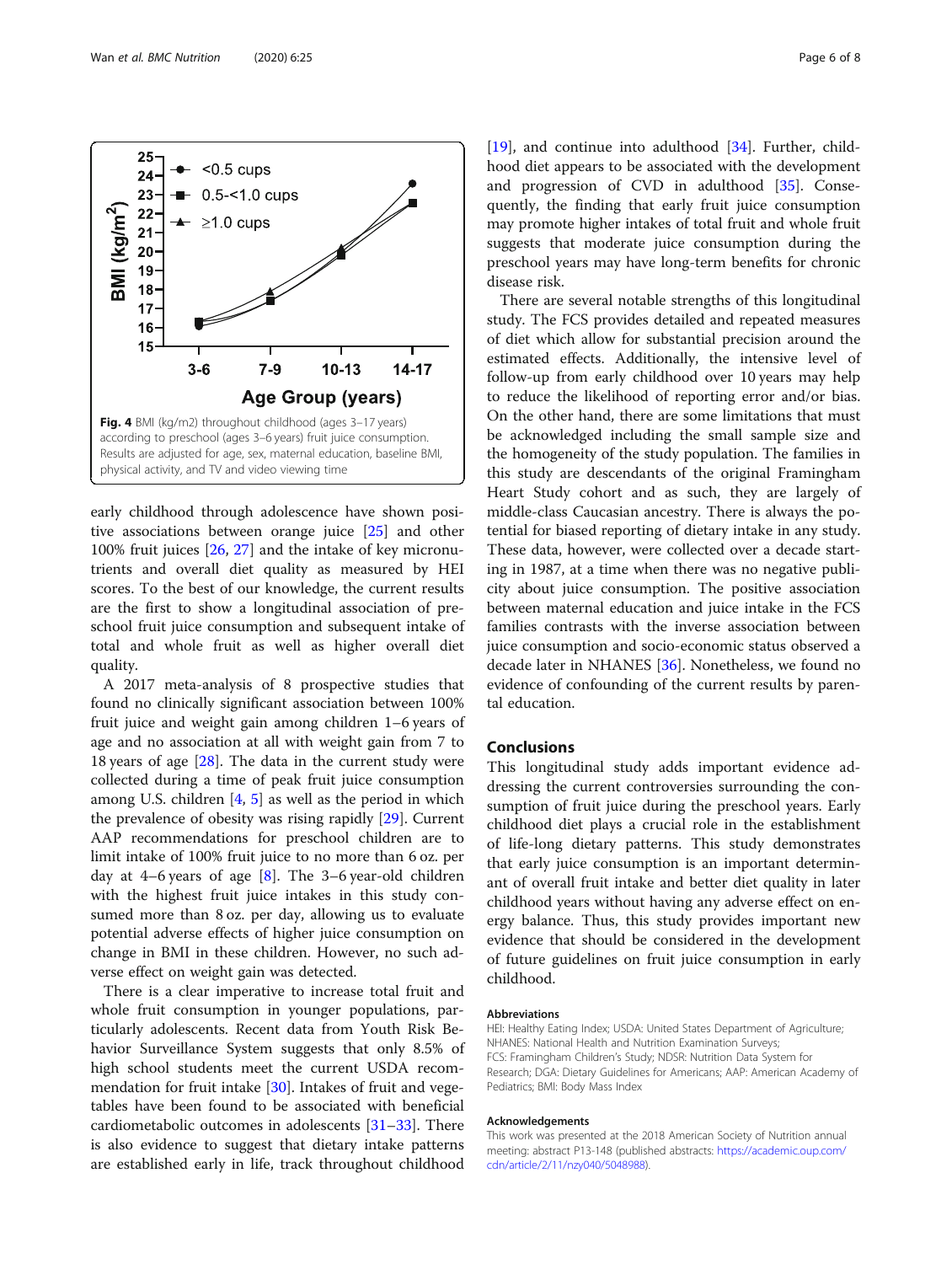#### <span id="page-6-0"></span>Availability of data and material

The datasets analyzed in the current study are available from the corresponding author on reasonable request.

#### Conflict of interests

Authors have none to report.

#### Authors' contributions

LW participated in the literature review and interpretation of analyses and wrote the first draft of the manuscript. PDJ participated in the interpretation of analyses and editing of the manuscript. MRS carried out the analyses, interpreted results, and edited the manuscript. MLB participated in interpreting results, evaluating background literature, and editing the manuscript. LLM designed and oversaw all analyses and interpretation of results, and critically reviewed the final manuscript. All authors read and approved the final version of the manuscript.

#### Funding

This work was supported by Grant 5R01 HL35653–10 from the National Heart, Lung, and Blood Institute with additional funding from the Juice Products Association which had no role in the design, analysis or writing of this article.

#### Ethics approval and consent to participate

These secondary analyses as well as the original data collection were conducted with the approval of the Boston University Medical Campus Institutional Review Board.

#### Consent for publication

Not applicable.

#### Competing interests

The authors declare that they have no competing interests.

#### Author details

<sup>1</sup>Department of Medicine, Preventive Medicine and Epidemiology, Boston University School of Medicine, Boston, MA 02118, USA. <sup>2</sup>Currently: Massachusetts General Hospital Cancer Center, 149 13th Street, Boston, MA 02129, USA. <sup>3</sup>Currently: Centre for Chronic Disease Control, Public Health Foundation of India, C-1/52, 2nd Fl, Safdarjung Development Area, New Delhi 110016, India.

#### Received: 10 June 2019 Accepted: 5 April 2020 Published online: 14 May 2020

#### References

- 1. Slavin JL, Lloyd B. Health benefits of fruits and vegetables. Adv Nutr. 2012; 3(4):506–16. [https://doi.org/10.3945/an.112.002154.](https://doi.org/10.3945/an.112.002154)
- 2. U.S. Department of Agriculture. All About the Fruit Group. Washington, DC. [www.choosemyplate.gov/fruit](http://www.choosemyplate.gov/fruit). Published 2018.
- 3. U.S. Department of Health and Human Services and U.S. Department of Agriculture. Dietary Guidelines for Americans, 2015–2020; 2015. doi:10.1016/ S0300-7073(05)71075-6.
- 4. Fulgoni VL, Quann EE. National trends in beverage consumption in children from birth to 5 years: analysis of NHANES across three decades. Nutr J. 2012; 11:92. <https://doi.org/10.1186/1475-2891-11-92>.
- 5. Kim SA, Moore LV, Galuska D, et al. Vital signs: fruit and vegetable intake among children - United States, 2003-2010. MMWR Morb Mortal Wkly Rep. 2014;63(31):671–6.
- Banfield EC, Liu Y, Davis JS, Chang S, Frazier-Wood AC. Poor adherence to US dietary guidelines for children and adolescents in the National Health and nutrition examination survey population. J Acad Nutr Diet. 2016;116(1): 21–7. <https://doi.org/10.1016/j.jand.2015.08.010>.
- 7. Abrams SA, Daniels SR. Fruit juice and child health. Pediatrics. 2017;139(4): e20170041. <https://doi.org/10.1542/peds.2017-0041>.
- 8. Heyman MB, Abrams SA. Fruit juice in infants, children, and adolescents: current recommendations. Pediatrics. 2017;139(6):e20170967. [https://doi.org/](https://doi.org/10.1542/peds.2017-0967) [10.1542/peds.2017-0967](https://doi.org/10.1542/peds.2017-0967).
- 9. Wojcicki JM, Heyman MB. Reducing childhood obesity by eliminating 100% fruit juice. Am J Public Hlth. 2012;102(9):1630–3. [https://doi.org/10.2105/](https://doi.org/10.2105/AJPH.2012.300719) [AJPH.2012.300719.](https://doi.org/10.2105/AJPH.2012.300719)
- 10. Dennison BA, Rockwell HL, Baker SL. Excess fruit juice consumption by
- preschool-aged children is associated with short stature and obesity. Pediatrics. 1997;99(1):15–22.
- 11. Skinner JD, Carruth BR, Moran J, Houck K, Coletta F. Fruit juice intake is not related to children's growth. Pediatrics. 1999;103(1):58–64. [https://doi.org/10.](https://doi.org/10.1542/peds.103.1.58) [1542/peds.103.1.58.](https://doi.org/10.1542/peds.103.1.58)
- 12. Auerbach BJ, Dibey S, Vallila-Buchman P, Kratz M, Krieger J. Review of 100% fruit juice and chronic health conditions: implications for sugar-sweetened beverage policy. Adv Nutr. 2018;9(2):78–85. [https://doi.org/10.1093/](https://doi.org/10.1093/advances/nmx006) [advances/nmx006](https://doi.org/10.1093/advances/nmx006).
- 13. Crowe-White K, O'Neil CE, Parrott JS, et al. Impact of 100% fruit juice consumption on diet and weight status of children: an evidence-based review. Crit Rev Food Sci Nutr 2016;56(5):871–884. doi:10.1080/10408398. 2015.1061475.
- 14. O'Neil CE, Nicklas TA. A review of the relationship between 100% fruit juice consumption and weight in children and adolescents. Am J Lifestyle Med 2008;2(4):315–354. doi:10.1177/1559827608317277.
- 15. Wang H, Cao G, Prior RL. Total antioxidant capacity of fruits. J Agric Food Chem. 1996;44(3):701–5. [https://doi.org/10.1021/jf950579y.](https://doi.org/10.1021/jf950579y)
- 16. Nicklas TA, O'Neil CE, Kleinman R. Association between 100% juice consumption and nutrient intake and weight of children aged 2 to 11 years. Arch Pediatr Adolesc Med. 2008;162(6):557–65. [https://doi.org/10.](https://doi.org/10.1001/archpedi.162.6.557) [1001/archpedi.162.6.557](https://doi.org/10.1001/archpedi.162.6.557).
- 17. Tsao CW, Vasan RS. Cohort profile: the Framingham heart study (FHS): overview of milestones in cardiovascular epidemiology. Int J Epidemiol. 2015;44(6):1800–13. <https://doi.org/10.1093/ije/dyv337>.
- 18. Moore LL, Singer MR, Bradlee ML, et al. Intake of fruits, vegetables, and dairy products in early childhood and subsequent blood pressure change. Epidemiology. 2005;16(1):4–11. doi:10.1097/01.ede.0000147106.32027.3e.
- 19. Singer MR, Moore LL, Garrahie EJ, Ellison RC. The tracking of nutrient intake in young children: the Framingham Children's study. Am J Public Health 1995;85:1673–1677. doi:10.2105/AJPH.85.12.1673.
- 20. Hasnain SR, Singer MR, Bradlee ML, Moore LL. Beverage intake in early childhood and change in body fat from preschool to adolescence. Child Obes 2014;10(1):42–49. http://www.pubmedcentral.nih.gov/articlerender. fcgi?artid=3922282&tool=pmcentrez&rendertype=abstract.
- 21. Schakel SF, Sievert YA, Buzzard IM. Sources of data for developing and maintaining a nutrient database. J Am Diet Assoc. 1988;88(10):1268–71.
- 22. Tippett KS, Mickle SJ, Goldman JD, et al. Food and Nutrient Intakes by Individuals in the United States, 1 Day, 1989–1991 Washington, DC, 1995. Continuing Survey of Food Intakes by Individuals, 1989–91, Nationwide Food Surveys Rep. No. 91–2.; 1995. www.ars.usda.gov/ARSUserFiles/80400530/pdf/ csfii8991\_rep\_91-2.pdf.
- 23. Reedy J, Lerman JL, Krebs-Smith SM, et al. Evaluation of the healthy eating Index-2015. J Acad Nutr Diet. 2018;118(9):1622–33. [https://doi.org/10.1016/j.](https://doi.org/10.1016/j.jand.2018.05.019) [jand.2018.05.019](https://doi.org/10.1016/j.jand.2018.05.019).
- 24. Murray RD. 100% fruit juice in child and adolescent dietary patterns. J Am Coll Nutr. 2019;39(2):122–7. <https://doi.org/10.1080/07315724.2019.1615013>.
- 25. O'Neil CE, Nicklas TA, Rampersaud GC, Fulgoni VL. One hundred percent orange juice consumption is associated with better diet quality, improved nutrient adequacy, and no increased risk for overweight/obesity in children. Nutr Res. 2011;31(9):673–82. <https://doi.org/10.1016/j.nutres.2011.09.002>.
- 26. Nicklas TA, O'Neil CE, Fulgoni VL. Consumption of 100% fruit juice is associated with better nutrient intake and diet quality but not with weight status in children: NHANES 2007-2010. Int J Child Heal Nutr. 2015;4(2):112–21.
- 27. Maillot M, Rehm CD, Vieux F, Rose CM, Drewnowski A. Beverage consumption patterns among 4-19 y old children in 2009-14 NHANES show that the milk and 100% juice pattern is associated with better diets. Nutr J. 2018;17:54–60. [https://doi.org/10.1186/s12937-018-0363-9.](https://doi.org/10.1186/s12937-018-0363-9)
- 28. Auerbach BJ, Wolf FM, Hikida A, et al. Fruit juice and change in BMI: a metaanalysis. Pediatrics. 2017;139(4):e20162454. [https://doi.org/10.1542/peds.](https://doi.org/10.1542/peds.2016-2454) [2016-2454](https://doi.org/10.1542/peds.2016-2454).
- 29. Ogden CL, Carroll MD, Lawman HG, et al. Trends in obesity prevalence among children and adolescents in the United States, 1988-1994 through 2013-2014. JAMA. 2016;315(21):2292–9. [https://doi.org/10.1001/jama.2016.](https://doi.org/10.1001/jama.2016.6361) [6361](https://doi.org/10.1001/jama.2016.6361).
- 30. Moore LV, Thompson FE, Demissie Z. Percentage of youth meeting federal fruit and vegetable intake recommendations, youth risk behavior surveillance system, United States and 33 states, 2013. J Acad Nutr Diet. 2017;117(4):545–53. [https://doi.org/10.1016/j.jand.2016.10.012.](https://doi.org/10.1016/j.jand.2016.10.012)